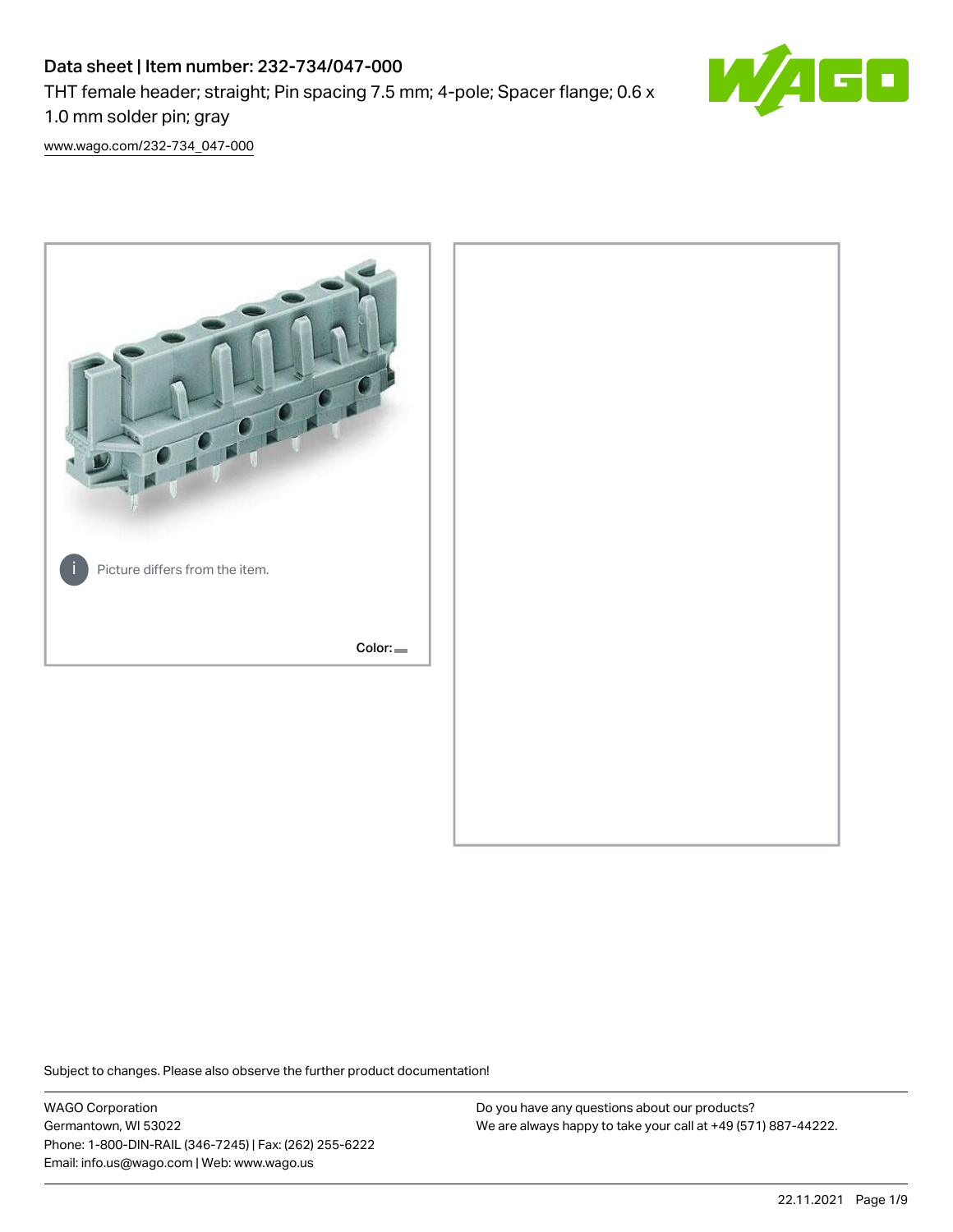

Dimensions in mm

 $L =$  (pole no.  $-1$ ) x pin spacing + 5 mm

 $L1 = L + 3$  mm

 $L2 = L + 8.8$  mm

```
L3 = L + 14.8 mm
```

```
2- to 3-pole female connectors – one latch only
```
# Item description

- **Horizontal or vertical PCB mounting via straight or angled solder pins**
- For board-to-board and board-to-wire connections

Subject to changes. Please also observe the further product documentation!

WAGO Corporation Germantown, WI 53022 Phone: 1-800-DIN-RAIL (346-7245) | Fax: (262) 255-6222 Email: info.us@wago.com | Web: www.wago.us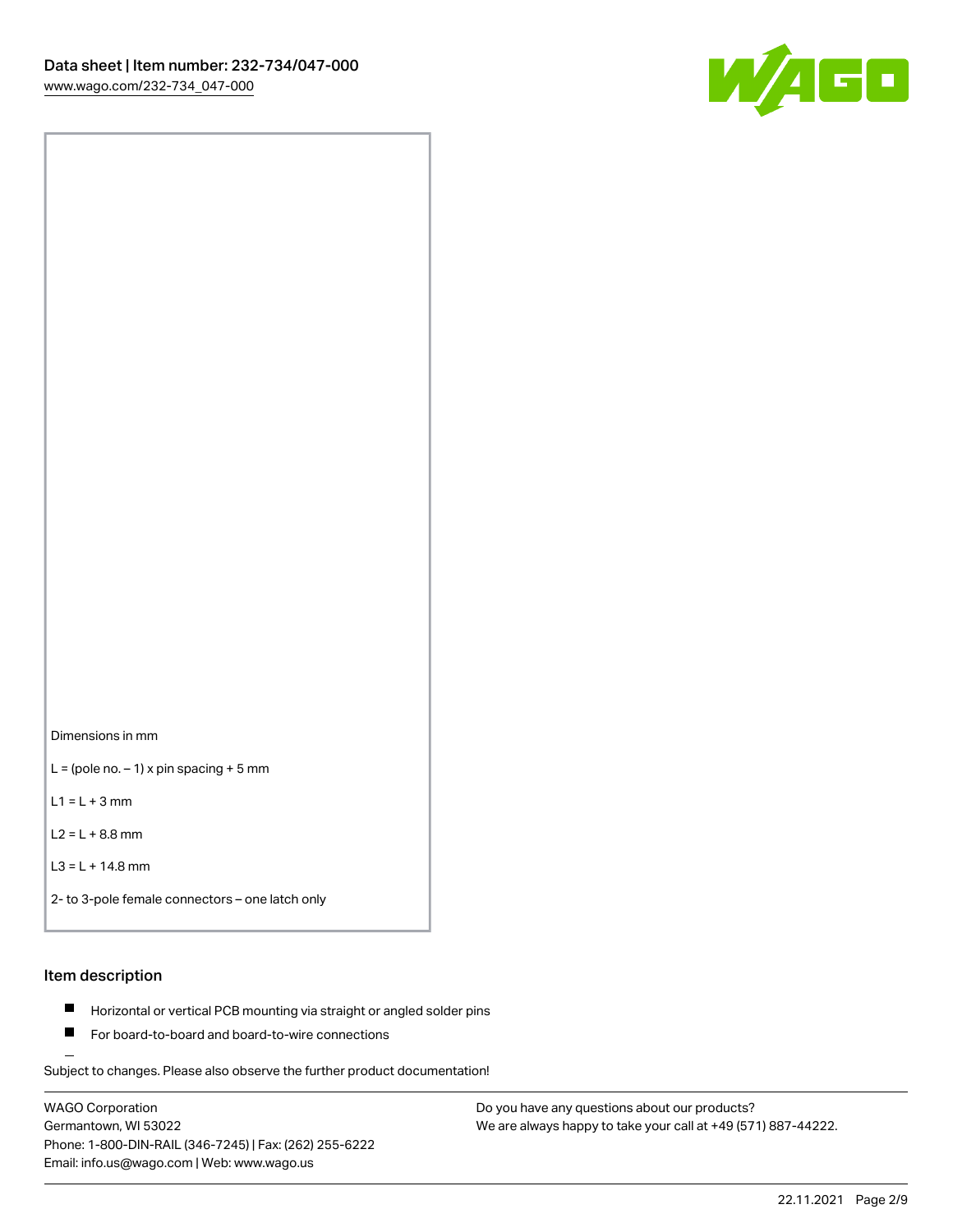- $\blacksquare$ Touch-proof PCB outputs
- $\blacksquare$ Easy-to-identify PCB inputs and outputs
- With coding fingers  $\blacksquare$

# Data

# Notes

| Safety information 1 | The MCS-MULTI CONNECTION SYSTEM includes connectors<br>without breaking capacity in accordance with DIN EN 61984. When<br>used as intended, these connectors must not be connected<br>/disconnected when live or under load. The circuit design should<br>ensure header pins, which can be touched, are not live when<br>unmated. |
|----------------------|-----------------------------------------------------------------------------------------------------------------------------------------------------------------------------------------------------------------------------------------------------------------------------------------------------------------------------------|
| Variants:            | Other pole numbers<br>3.8 mm pin projection for male headers with straight solder pins<br>Gold-plated or partially gold-plated contact surfaces<br>Other versions (or variants) can be requested from WAGO Sales or<br>configured at https://configurator.wago.com/                                                               |

### Electrical data

#### IEC Approvals

| Ratings per                 | IEC/EN 60664-1                                                       |
|-----------------------------|----------------------------------------------------------------------|
| Rated voltage (III / 3)     | 500 V                                                                |
| Rated surge voltage (III/3) | 6 <sub>kV</sub>                                                      |
| Rated voltage (III/2)       | 630 V                                                                |
| Rated surge voltage (III/2) | 6 <sub>k</sub> V                                                     |
| Nominal voltage (II/2)      | 1000V                                                                |
| Rated surge voltage (II/2)  | 6 <sub>k</sub> V                                                     |
| Rated current               | 12A                                                                  |
| Legend (ratings)            | (III / 2) $\triangleq$ Overvoltage category III / Pollution degree 2 |

### UL Approvals

| Approvals per                  | UL 1059 |
|--------------------------------|---------|
| Rated voltage UL (Use Group B) | 300 V   |
| Rated current UL (Use Group B) | 15 A    |
| Rated voltage UL (Use Group D) | 300 V   |
| Rated current UL (Use Group D) | 10 A    |

Subject to changes. Please also observe the further product documentation!

WAGO Corporation Germantown, WI 53022 Phone: 1-800-DIN-RAIL (346-7245) | Fax: (262) 255-6222 Email: info.us@wago.com | Web: www.wago.us Do you have any questions about our products? We are always happy to take your call at +49 (571) 887-44222.

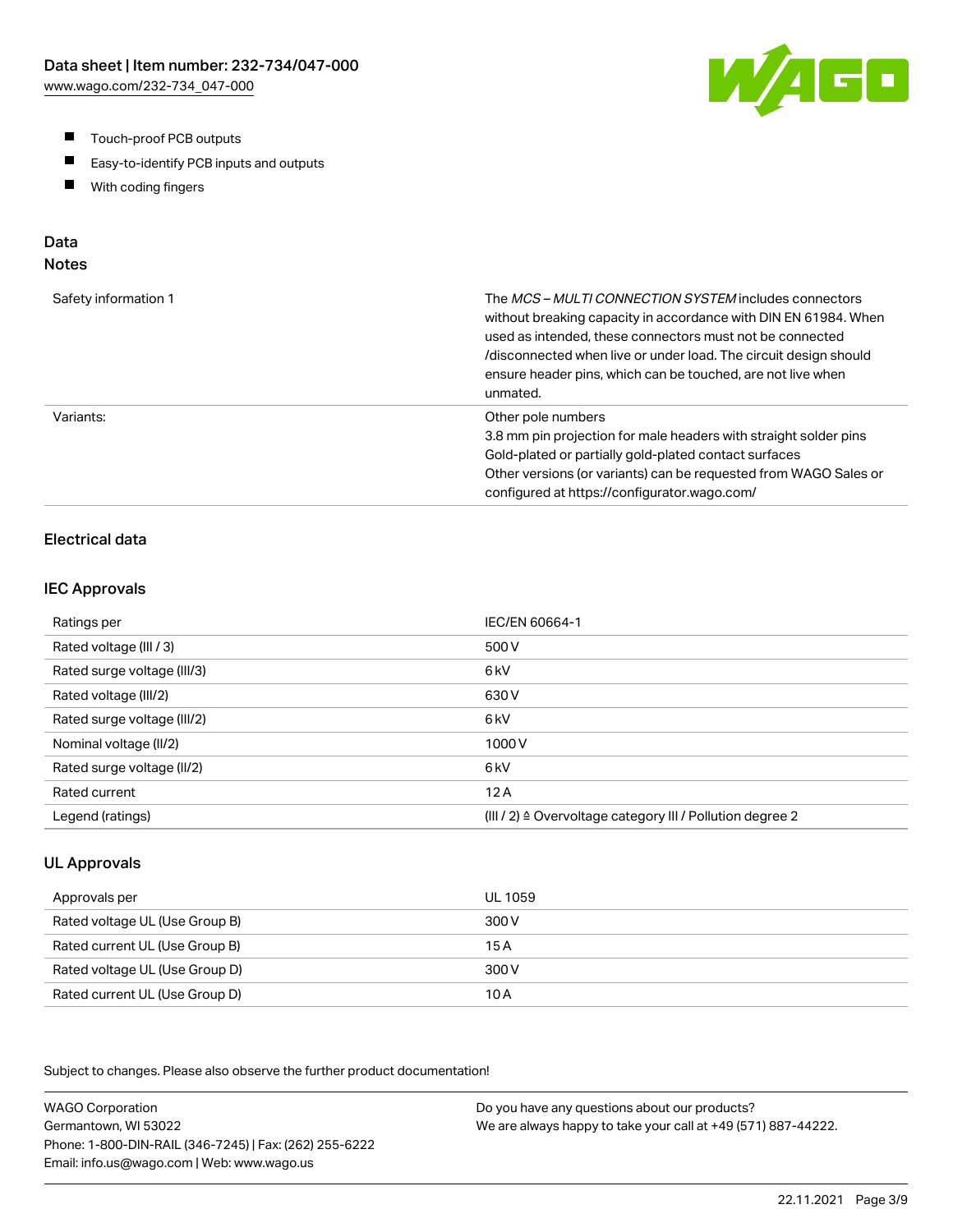

### Ratings per UL

| Rated voltage UL 1977 | 600 V |
|-----------------------|-------|
| Rated current UL 1977 |       |

### CSA Approvals

| Approvals per                   | CSA   |
|---------------------------------|-------|
| Rated voltage CSA (Use Group B) | 300 V |
| Rated current CSA (Use Group B) | 15 A  |
| Rated voltage CSA (Use Group D) | 300 V |
| Rated current CSA (Use Group D) | 10 A  |

### Connection data

| Total number of potentials |  |
|----------------------------|--|
| Number of connection types |  |
| Number of levels           |  |

### Connection 1

| Number of poles |  |  |
|-----------------|--|--|
|                 |  |  |

# Physical data

| Pin spacing                          | 7.5 mm / 0.295 inch        |
|--------------------------------------|----------------------------|
| Width                                | 42.3 mm / 1.665 inch       |
| Height                               | 23.25 mm / 0.915 inch      |
| Height from the surface              | 18.25 mm / 0.719 inch      |
| Depth                                | 11.6 mm / 0.457 inch       |
| Solder pin length                    | 5 mm                       |
| Solder pin dimensions                | $0.6 \times 1$ mm          |
| Drilled hole diameter with tolerance | $1.3$ <sup>(+0.1)</sup> mm |

## Mechanical data

| Mounting type | Mounting flange             |
|---------------|-----------------------------|
| Mounting type | Flush feed-through mounting |
|               | Panel mounting              |

Subject to changes. Please also observe the further product documentation!

| <b>WAGO Corporation</b>                                | Do you have any questions about our products?                 |
|--------------------------------------------------------|---------------------------------------------------------------|
| Germantown, WI 53022                                   | We are always happy to take your call at +49 (571) 887-44222. |
| Phone: 1-800-DIN-RAIL (346-7245)   Fax: (262) 255-6222 |                                                               |
| Email: info.us@wago.com   Web: www.wago.us             |                                                               |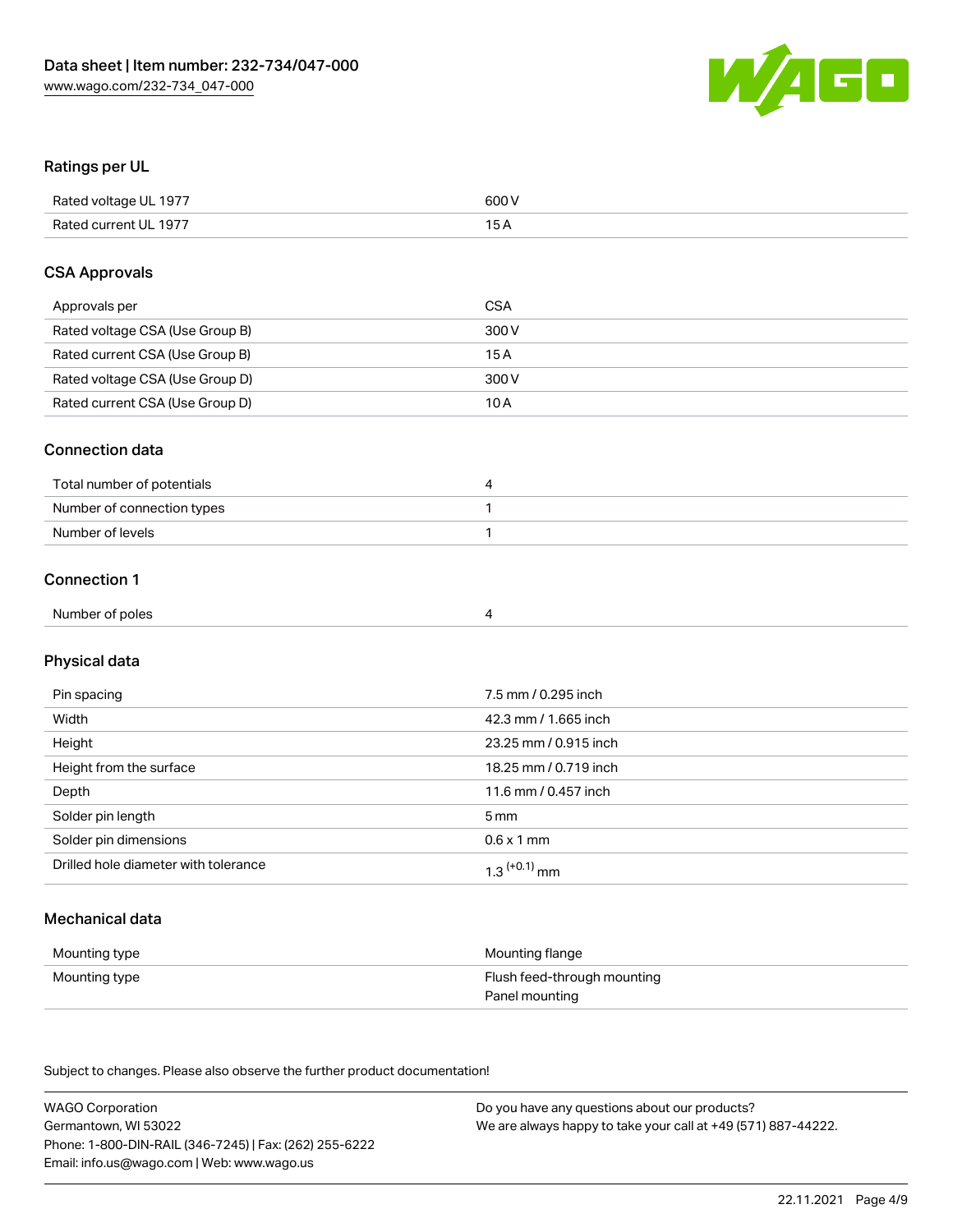[www.wago.com/232-734\\_047-000](http://www.wago.com/232-734_047-000)



### Plug-in connection

| Contact type (pluggable connector) | Female header |
|------------------------------------|---------------|
| Connector (connection type)        | for PCB       |
| Mismating protection               | No            |
| Mating direction to the PCB        | 90°           |
| Locking of plug-in connection      | Without       |

## PCB contact

| <b>PCB Contact</b>                  | THT                                        |
|-------------------------------------|--------------------------------------------|
| Solder pin arrangement              | over the entire female connector (in-line) |
| Number of solder pins per potential |                                            |

### Material data

| Color                       | gray             |
|-----------------------------|------------------|
| Material group              |                  |
| Insulation material         | Polyamide (PA66) |
| Flammability class per UL94 | V0               |
| Contact material            | Copper alloy     |
| Contact plating             | tin-plated       |
| Fire load                   | $0.112$ MJ       |
| Weight                      | 5.2 <sub>g</sub> |

### Environmental requirements

| Limit temperature range | -60  +85 °C |
|-------------------------|-------------|
|-------------------------|-------------|

## Commercial data

| Product Group         | 3 (Multi Conn. System) |
|-----------------------|------------------------|
| PU (SPU)              | 50 Stück               |
| Packaging type        | box                    |
| Country of origin     | DE                     |
| <b>GTIN</b>           | 4044918625814          |
| Customs tariff number | 85366990990            |

### Approvals / Certificates

### Ship Approvals

**Certificate** 

Subject to changes. Please also observe the further product documentation!

WAGO Corporation Germantown, WI 53022 Phone: 1-800-DIN-RAIL (346-7245) | Fax: (262) 255-6222 Email: info.us@wago.com | Web: www.wago.us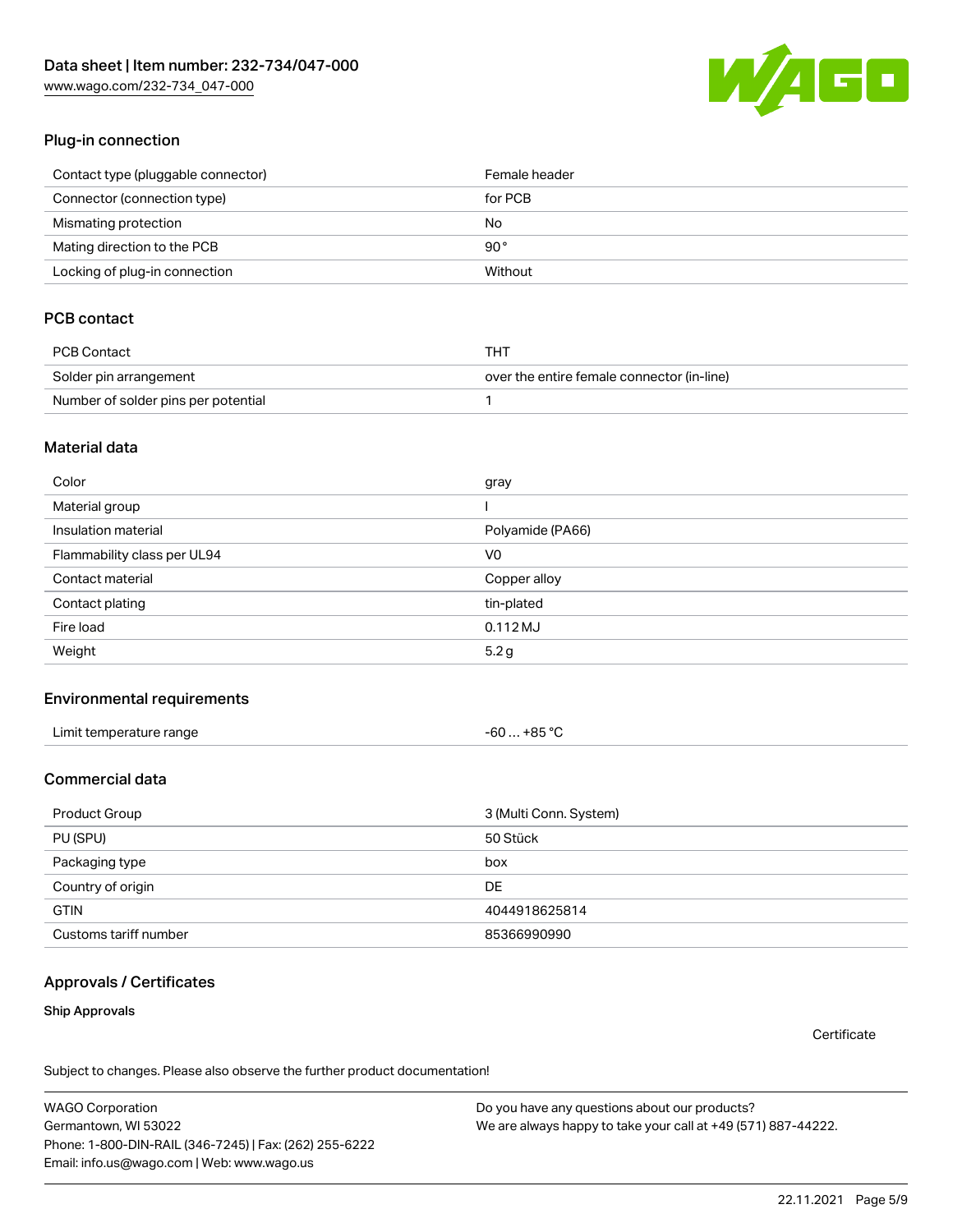### Data sheet | Item number: 232-734/047-000

[www.wago.com/232-734\\_047-000](http://www.wago.com/232-734_047-000)



| Logo                | Approval                                                | <b>Additional Approval Text</b> | name                                |
|---------------------|---------------------------------------------------------|---------------------------------|-------------------------------------|
| ABS                 | <b>ABS</b><br>American Bureau of Shipping               | $\overline{\phantom{a}}$        | $19 -$<br>HG15869876-<br><b>PDA</b> |
| VERITAS             | <b>BV</b><br>Bureau Veritas S.A.                        | IEC 60998                       | 11915/D0 BV                         |
|                     | <b>DNV GL</b><br>Det Norske Veritas, Germanischer Lloyd | EN 60998                        | TAE000016Z                          |
| <b>UL-Approvals</b> |                                                         |                                 |                                     |
|                     |                                                         |                                 | Certificate                         |
| Logo                | Approval                                                | <b>Additional Approval Text</b> | name                                |
|                     | <b>UR</b><br>Underwriters Laboratories Inc.             | <b>UL 1059</b>                  | E45172                              |
|                     | <b>UR</b><br>Underwriters Laboratories Inc.             | <b>UL 1977</b>                  | E45171                              |

### Counterpart

|                 | ltem no.731-604                                                                                                        | www.wago.com/731-604 |
|-----------------|------------------------------------------------------------------------------------------------------------------------|----------------------|
| <b>CONTRACT</b> | 1-conductor male connector; CAGE CLAMP®; 2.5 mm <sup>2</sup> ; Pin spacing 7.5 mm; 4-pole; 2,50 mm <sup>2</sup> ; gray |                      |

### Optional accessories

#### Testing accessories

| Testing accessories |                                                                                                                              |                      |
|---------------------|------------------------------------------------------------------------------------------------------------------------------|----------------------|
|                     | Item no.: 210-136<br>Test plug; 2 mm Ø; with 500 mm cable                                                                    | www.wago.com/210-136 |
|                     | Item no.: 231-662<br>Test plugs for female connectors; for 7.5 mm and 7.62 mm pin spacing; 2,50 mm <sup>2</sup> ; light gray | www.wago.com/231-662 |

Subject to changes. Please also observe the further product documentation!

WAGO Corporation Germantown, WI 53022 Phone: 1-800-DIN-RAIL (346-7245) | Fax: (262) 255-6222 Email: info.us@wago.com | Web: www.wago.us Do you have any questions about our products? We are always happy to take your call at +49 (571) 887-44222.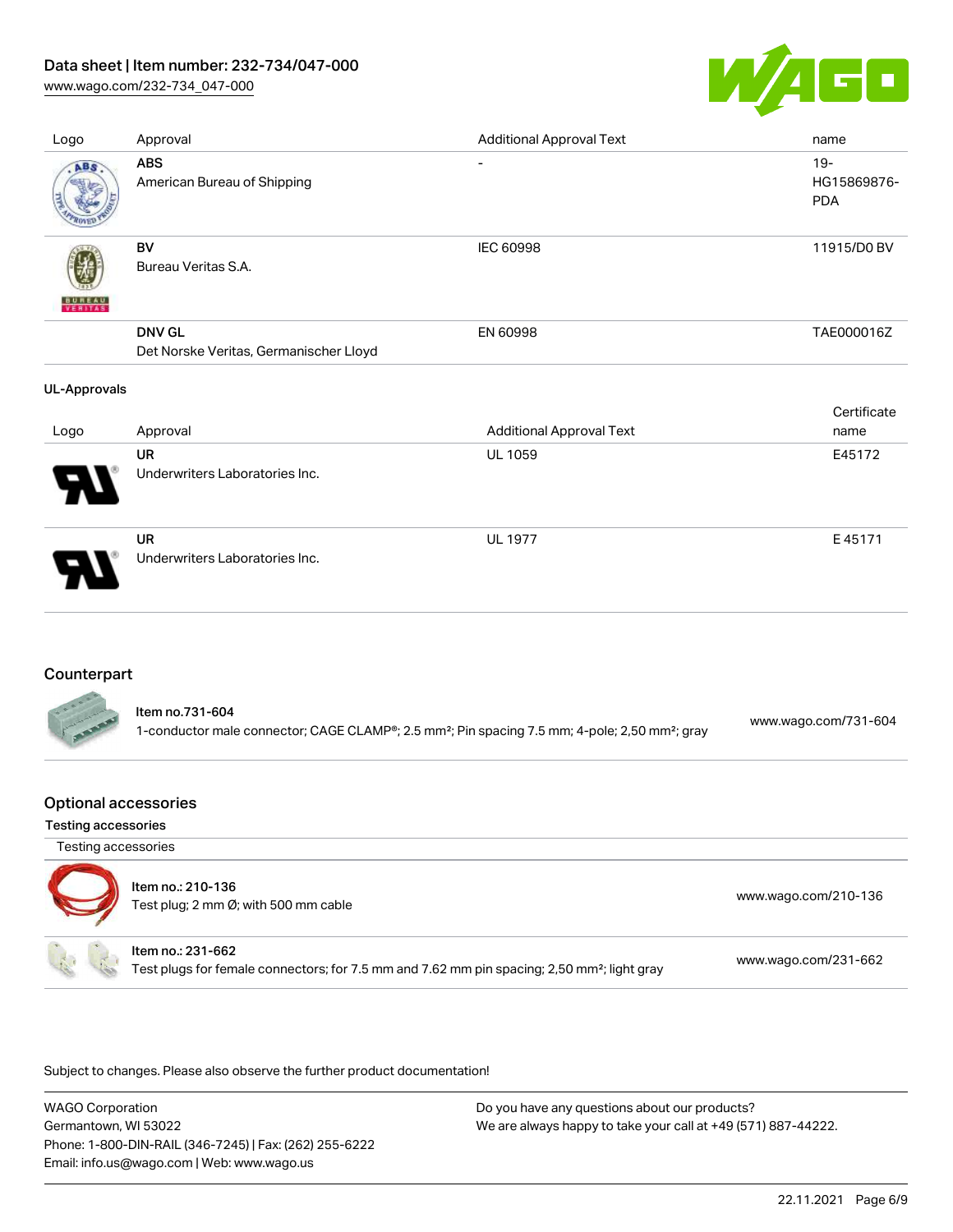

### **Downloads** Documentation

#### Additional Information Technical explanations 2019 Apr 3 pdf 2.0 MB [Download](https://www.wago.com/global/d/1435602)

### CAD files

#### CAE data

| EPLAN Data Portal 232-734/047-000 | URL | Download |
|-----------------------------------|-----|----------|
| ZUKEN Portal 232-734/047-000      | URL | Download |
| EPLAN Data Portal 232-734/047-000 | URL | Download |

#### PCB Design

| Symbol and Footprint 232-734/047-000                                                | URL | Download |
|-------------------------------------------------------------------------------------|-----|----------|
| CAx data for your PCB design, consisting of "schematic symbols and PCB footprints", |     |          |
| allow easy integration of the WAGO component into your development environment.     |     |          |

Supported formats:

- П Accel EDA 14 & 15
- П Altium 6 to current version
- $\blacksquare$ Cadence Allegro
- $\blacksquare$ **DesignSpark**
- П Eagle Libraries
- $\blacksquare$ KiCad
- $\blacksquare$ Mentor Graphics BoardStation
- $\blacksquare$ Mentor Graphics Design Architect
- $\blacksquare$ Mentor Graphics Design Expedition 99 and 2000
- $\blacksquare$ OrCAD 9.X PCB and Capture
- $\blacksquare$ PADS PowerPCB 3, 3.5, 4.X, and 5.X
- $\blacksquare$ PADS PowerPCB and PowerLogic 3.0
- $\blacksquare$ PCAD 2000, 2001, 2002, 2004, and 2006
- $\blacksquare$ Pulsonix 8.5 or newer
- П STL

Subject to changes. Please also observe the further product documentation!

WAGO Corporation Germantown, WI 53022 Phone: 1-800-DIN-RAIL (346-7245) | Fax: (262) 255-6222 Email: info.us@wago.com | Web: www.wago.us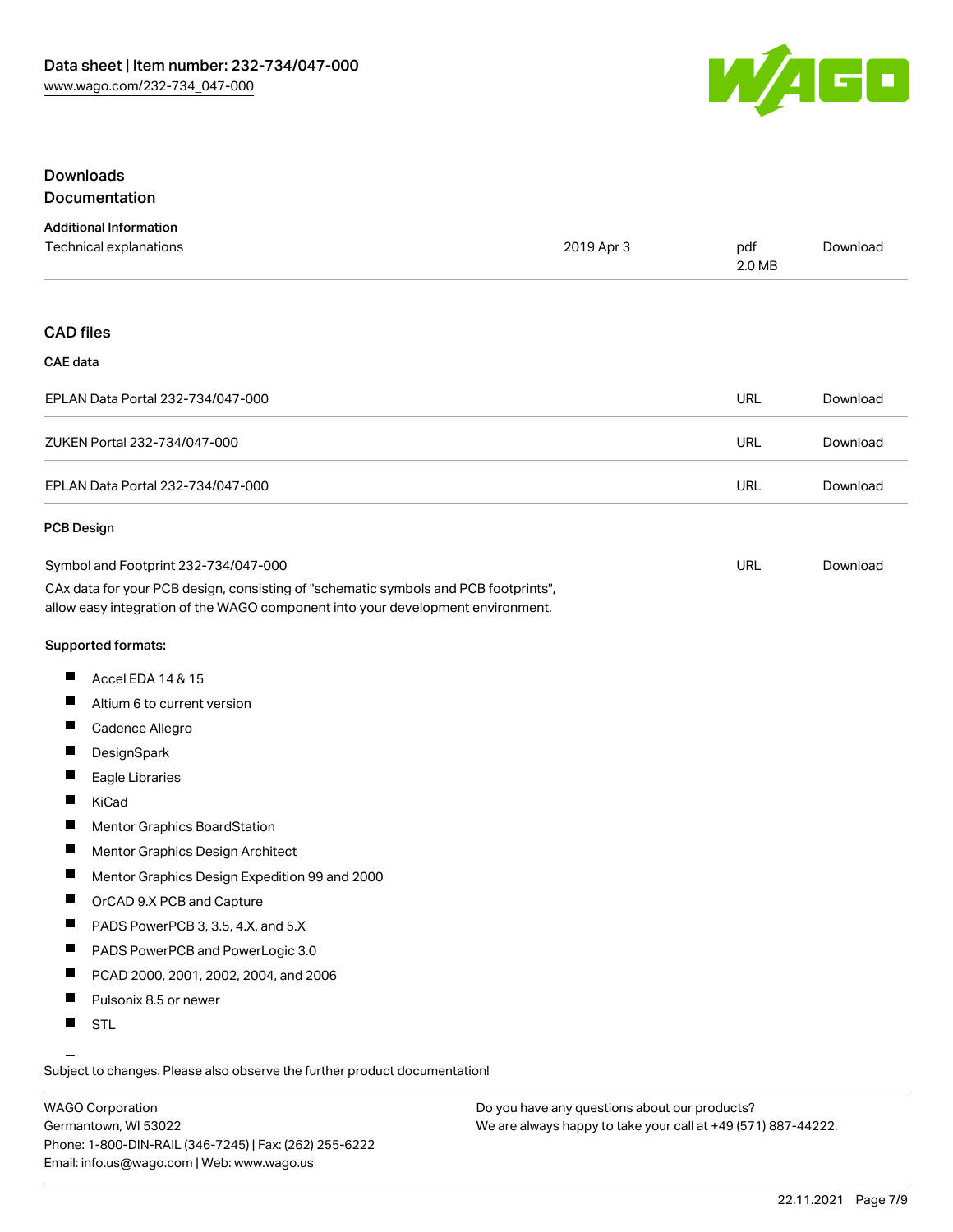- **3D STEP**
- $\blacksquare$ TARGET 3001!
- $\blacksquare$ View Logic ViewDraw
- $\blacksquare$ Quadcept
- $\blacksquare$ Zuken CadStar 3 and 4
- $\blacksquare$ Zuken CR-5000 and CR-8000

| PCB Component Libraries (EDA), PCB CAD Library Ultra Librarian |  |
|----------------------------------------------------------------|--|



| <b>CAD</b> data                                                                                          |     |          |
|----------------------------------------------------------------------------------------------------------|-----|----------|
| 2D/3D Models 232-734/047-000                                                                             | URL | Download |
|                                                                                                          |     |          |
| <b>Environmental Product Compliance</b>                                                                  |     |          |
| <b>Compliance Search</b>                                                                                 |     |          |
| Environmental Product Compliance 232-734/047-000                                                         | URL | Download |
| THT female header; straight; Pin spacing 7.5 mm; 4-pole; Spacer flange; 0.6 x 1.0 mm<br>solder pin; gray |     |          |

### Installation Notes

#### Application

The innovative flange design provides standard panel mounting options or various through-panel mounting configurations. Depending on the type of application and flange, female headers can be used either for through-panel or flush mounted applications.

Subject to changes. Please also observe the further product documentation! Product family

WAGO Corporation Germantown, WI 53022 Phone: 1-800-DIN-RAIL (346-7245) | Fax: (262) 255-6222 Email: info.us@wago.com | Web: www.wago.us